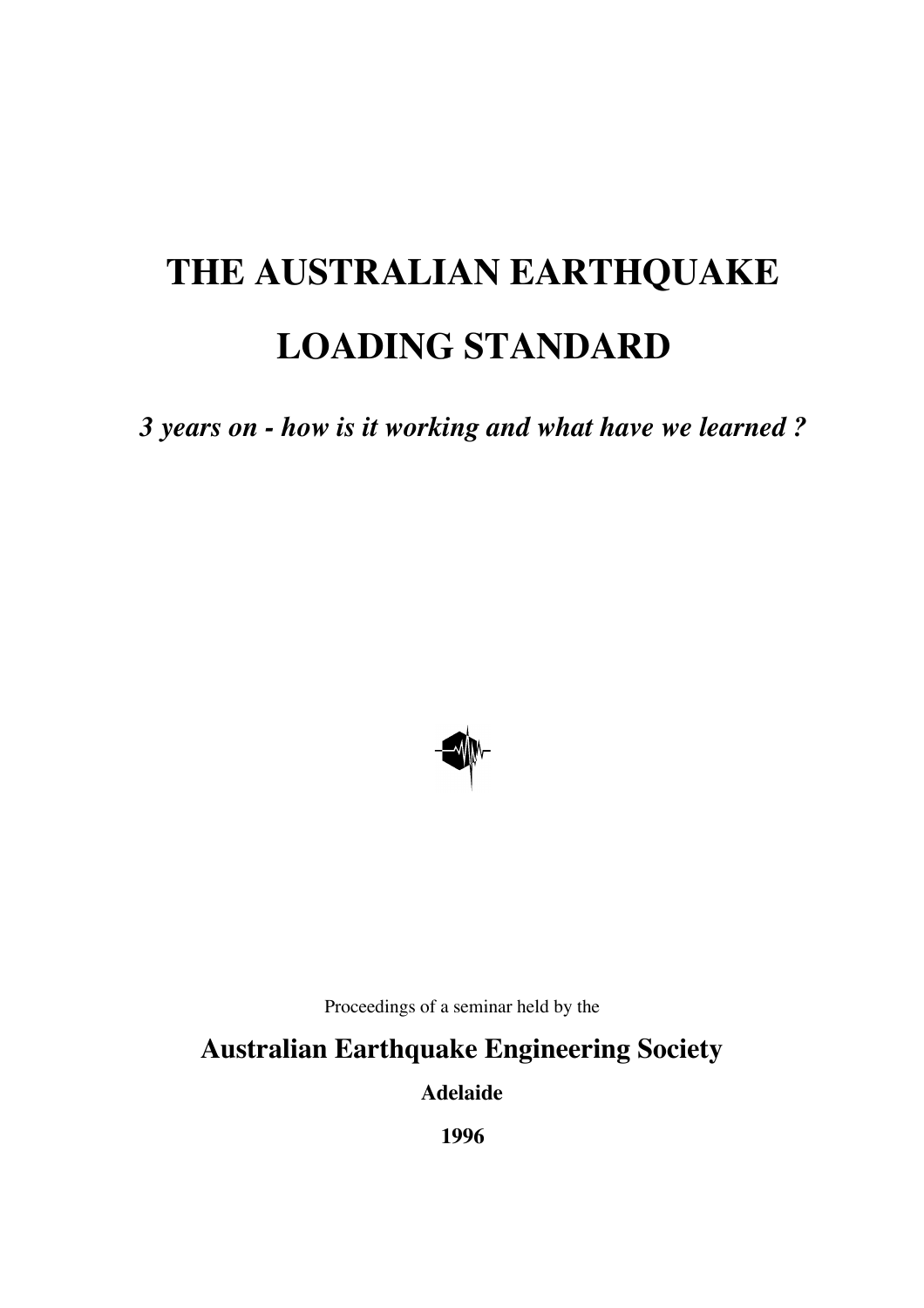This work was published by the Australian Earthquake Engineering Society. The views expressed in the papers are those of the author(s) and not necessarily those of the Society.

© Australian Earthquake Engineering Society

ISBN 0 7325 1472 X

| <i>Editors:</i>   | Michael Griffith, Barbara Butler                                                         |
|-------------------|------------------------------------------------------------------------------------------|
| <i>Publisher:</i> | Australian Earthquake Engineering Society                                                |
| Cover:            | Photographs courtesy of Mines and Energy, South Australia<br>Designed by Barbara Butler  |
|                   | Ground failure near Robe, S.A. after the 1897 Beachport<br>earthquake in South Australia |
|                   | Earthquake damage, Beachport, S.A. Post Office after the 1897<br>earthquake              |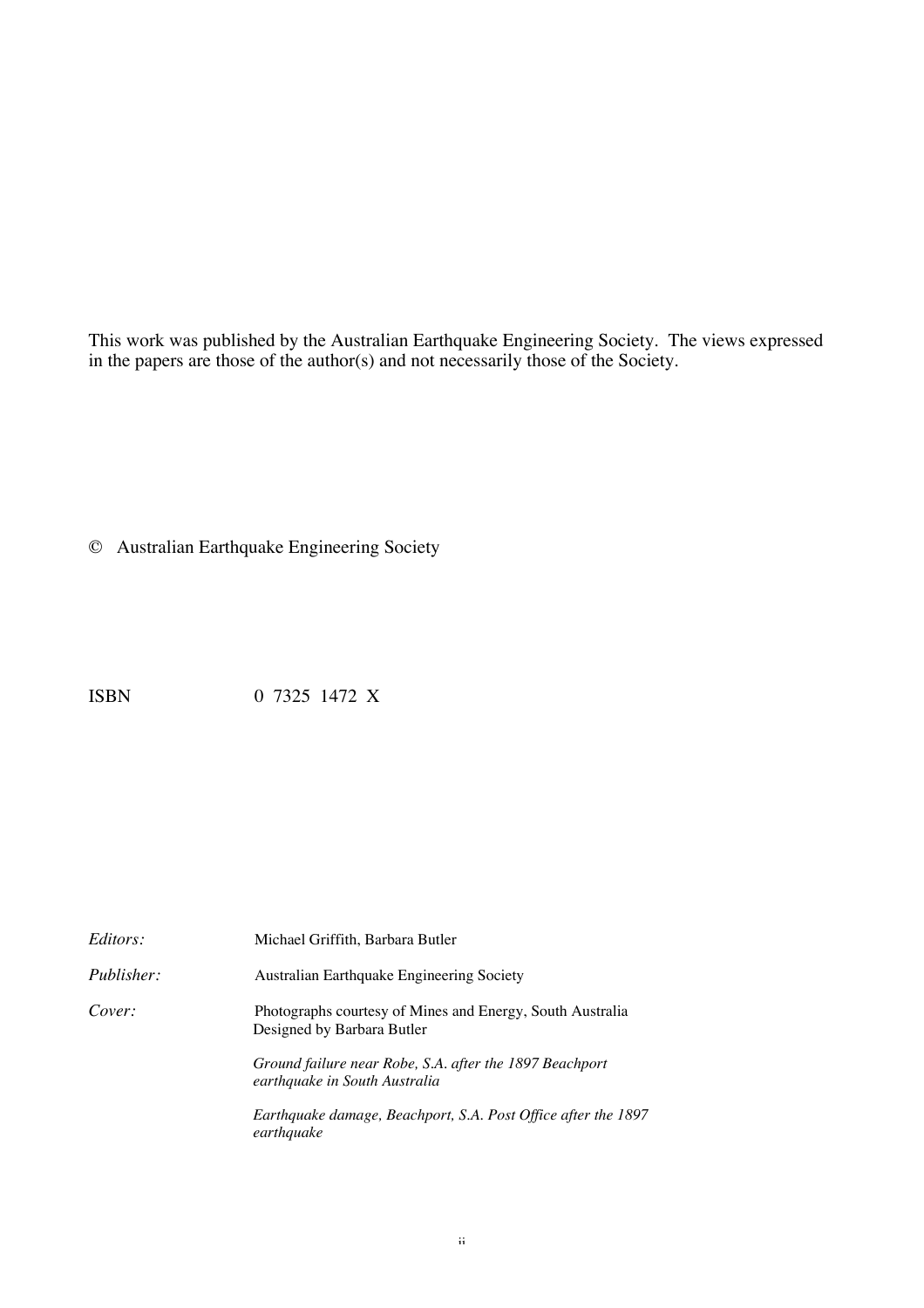#### **FOREWORD**

This volume of the proceedings of the Society's Technical Seminar, held in Adelaide in 1996, is the fourth in the series published by the Society since it was formed in 1990 following tbe Newcastle Earthquake.

The theme for the 1996 seminar was "The Australian Earthquake Loading Standard: 3 years on - how is it working and what have we learned?". The seminar was well supported with 23 papers being presented. The keynote address on "Performance Based Earthquake Engineering" by Dr. Andrew Whittaker, Associate Director of the Earthquake Engineering Research Center at the University of California, was especially informative and thought provoking.

Indeed, the papers presented in each of the four seminar sessions covering the topics of Earthquake Codes, Insurance, Seismology and Unreinforced Masonry are all well worth reading. I commend them to you and look forward to our next meeting - in Brisbane.

*Michael C. Griffith Seminar Organiser*

AEES gratefully acknowledges major contributions made by the following sponsors -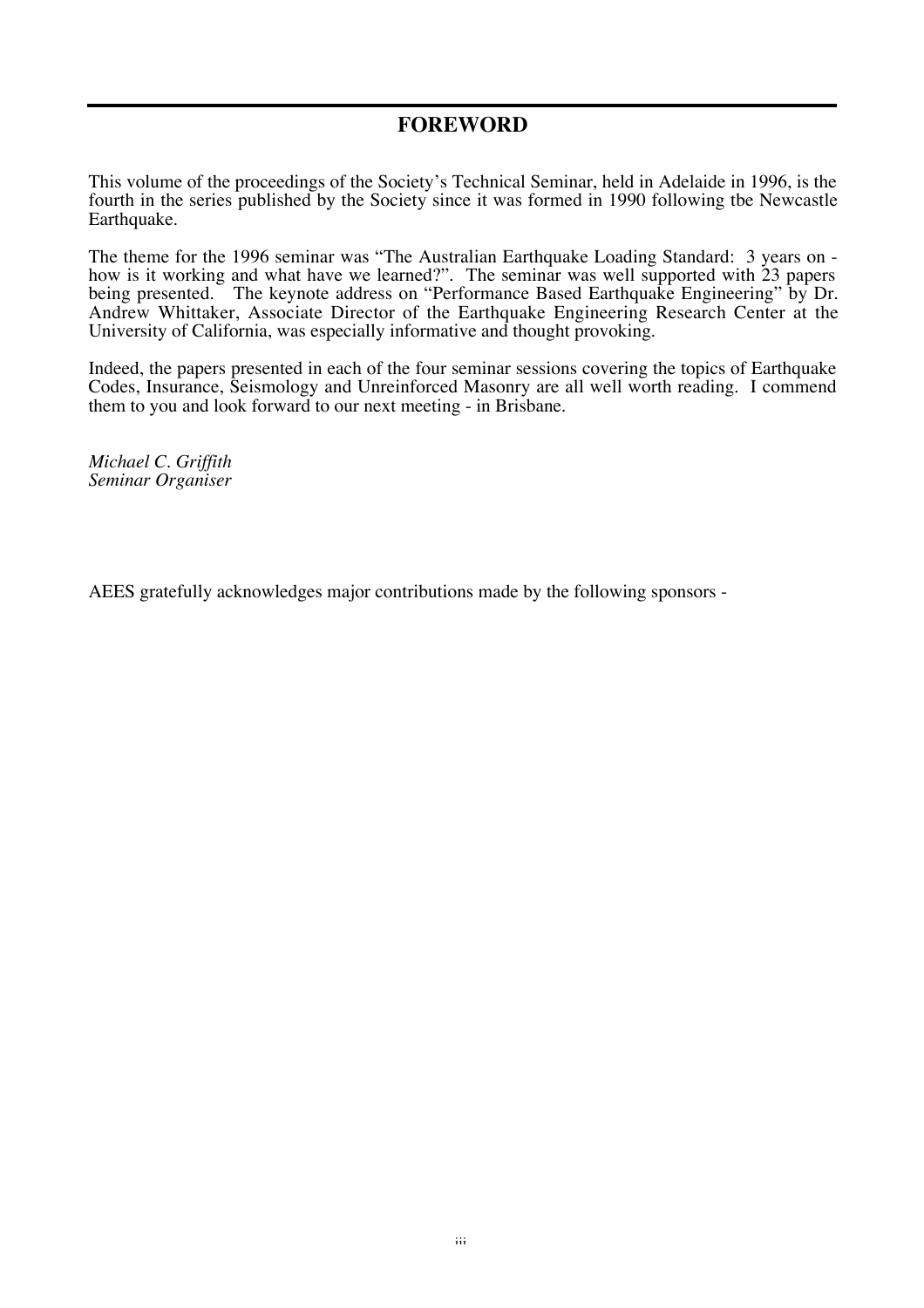# **TABLE OF CONTENTS**

| Foreword                                                                                                                                                                                              | iii            |
|-------------------------------------------------------------------------------------------------------------------------------------------------------------------------------------------------------|----------------|
|                                                                                                                                                                                                       | Paper No.      |
| <b>Keynote Address -</b><br><b>Performance-Based Earthquake Engineering</b>                                                                                                                           |                |
| DR. ANDREW WHITTAKER                                                                                                                                                                                  |                |
| Associate Director, Earthquake Engineering Research Centre, University of California                                                                                                                  | 1              |
| $\varpi\,\varpi\,\varpi$                                                                                                                                                                              |                |
| The Dynamic Response of a Bridge During Simulated Intra-Plate Earthquakes<br>E. JANKULOVSKI, C. SINADINOVSKI AND K.F. MCCUE                                                                           | $\overline{2}$ |
| Earthquake Hazard in Queensland: A Reassessment<br>STEVEN C. JAUME, RUSSELL J. CUTHBERTSON, AND WILLIAM BOYCE                                                                                         | 3              |
| A Proposed Seismic Design Procedure for High Voltage Electrical Equipment to<br>AS 1170.4 - 1993                                                                                                      |                |
| <b>TAN PHAM</b>                                                                                                                                                                                       | $\overline{4}$ |
| <b>Structural Response Under Intraplate Conditions</b><br>G.L. HUTCHINSON, J.L. WILSON, N. LAM                                                                                                        | 5              |
| A Reinsurer's View of Earthquake Risk Assessment<br><b>ERIC DURAND</b>                                                                                                                                | 6              |
| Earthquake Response of Unreinforced Masonry<br>YAN ZHUGE, DAVID THAMBIRATNAM AND JOHN CORDEROY                                                                                                        | 7              |
| The Fundamentals of an Earthquake Standard<br><b>ANDREW KING</b>                                                                                                                                      | 8              |
| Synthetic Ground Motions for the December 1989 Newcastle Earthquake<br><b>VAUGHAN WESSON</b>                                                                                                          | 9              |
| A Review of the Design of Non Structural Components in Buildings for Earthquake<br>Loads                                                                                                              |                |
| JOHN W. WOODSIDE                                                                                                                                                                                      | 10             |
| Simulation of Intra-Plate Earthquakes in Australia Using Green's Function Method:<br>Sensitivity Study for Newcastle Event<br>C. SINADINOVSKI, K.F. MCCUE, M. SOMERVILLE, T. MUIRHEAD AND K. MUIRHEAD | 11             |
| Design of Domestic Unreinforced Masonry Buildings to AS1170.4<br>GREGORY KLOPP AND MICHAEL GRIFFITH                                                                                                   | 12             |
| Implications of the 1995 Kobe Japan Earthquake for Australia<br>MICHAEL GRIFFITH AND LAM PHAM                                                                                                         | 13             |
| Earthquake Warning, Alarm and Response Systems<br>WAYNE PECK, GARY GIBSON AND GREG MCPHERSON                                                                                                          | 14             |
| When is Earthquake Damage not Earthquake Damage?<br>HUGH K. MOUNTFORD, KOUKOUROU ENGINEERS<br>(Full paper not available)                                                                              | 15             |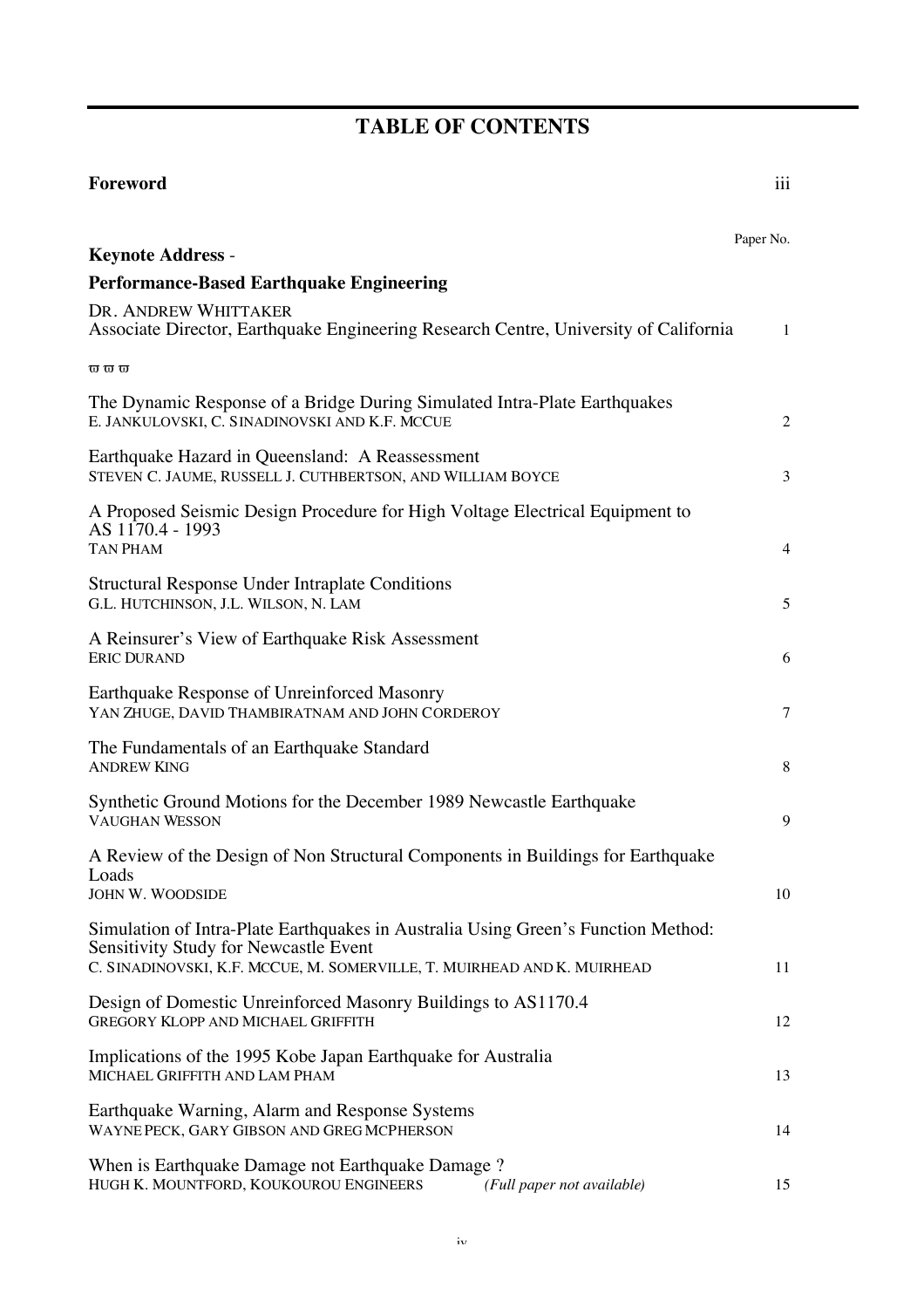| Overview of Multi-Storey Timber Frame Construction in Australia, Japan and North<br>America                         |                            |    |  |  |
|---------------------------------------------------------------------------------------------------------------------|----------------------------|----|--|--|
| JOHN W. KEITH, JOHN KEITH & ASSOCIATES                                                                              |                            | 16 |  |  |
| Australia's First Eccentrically-Braced Frame - Should There be More?<br>PETER MCBEAN                                |                            | 17 |  |  |
| Earthquake Microzonation and the Development of the Australian Earthquake Loading<br>Standard                       |                            |    |  |  |
| T.D. JONES, M.J. NEVILLE, G. SCOTT AND C. SINADINOVSKI                                                              |                            | 18 |  |  |
| Attenuation of Earthquake Ground Motion in Australia                                                                |                            |    |  |  |
| <b>GARY GIBSON</b>                                                                                                  | (Full paper not available) | 19 |  |  |
| <b>JOHN SANDLAND</b>                                                                                                | (Full paper not available) | 20 |  |  |
| The Seismic Behaviour of Reinforced Segmental Retaining Walls<br><b>CLAUDIA TAPIA</b>                               |                            |    |  |  |
| Microtremor Survey and Seismic Microzonation of Launceston, Tasmania<br><b>MARION MICHAEL-LEIBA AND VAGN JENSEN</b> |                            |    |  |  |
| A Note on the Shear Capacity of Membrane Type Damp-Proof Courses<br>ADRIAN PAGE AND ROGER TAGGART                   | (Full paper not available) | 23 |  |  |

Index of Authors